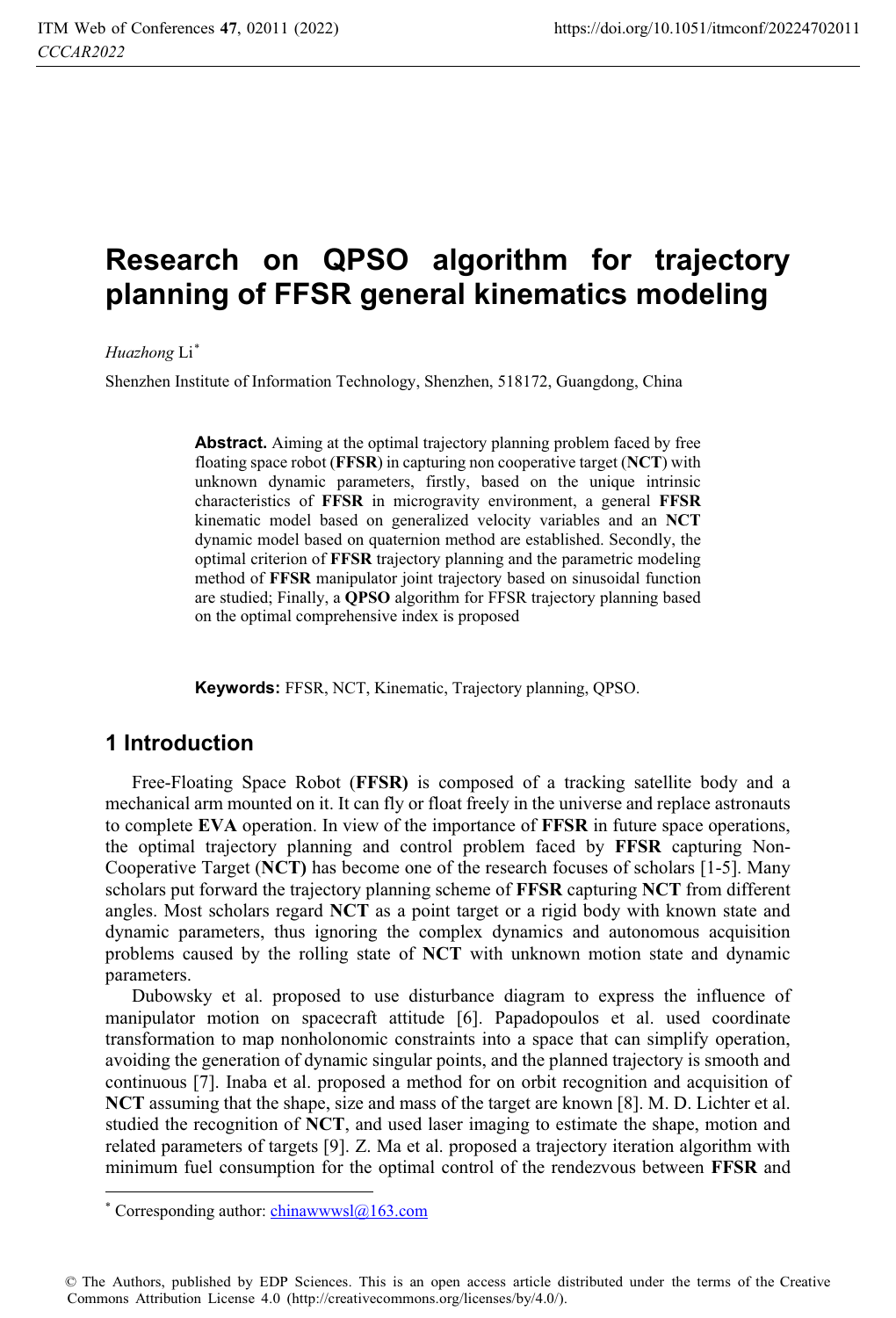spatial rotating targets with known dynamic parameters [10]. F. Aghili et al. first studied the trajectory planning of **FFSR** capturing **NCT** without considering the conditional constraints of capture time, and then proposed a similar scheme to increase joint and speed constraints [11]. P. Singla et al. proposed the visual guidance method of **FFSR** automatic interception and berthing **NCT**, and proposed the adaptive control method of spacecraft interception and berthing according to the uncertainty of computer vision measurement [12]. Xu W F et al. designed a trajectory planning algorithm in cartesian coordinates by using the nonholonomic motion characteristics of **FFSR** system, and combined with particle swarm optimization (**PSO**) to search the optimal solution of the objective function [13]. Liu ZX et al. studied the trajectory optimization of the manipulator of **FFSR**. In order to make the attitude stability of **FFSR** system unaffected, a parametric trajectory planning method based on **PSO** is proposed [14]. Shi Zhong et al. proposed a nonholonomic motion planning method based on polynomial interpolation and **PSO** for **FFSR** trajectory planning [15]. Quantum-behaved particle swarm optimization(**QPSO**) is a very important branch in the field of cluster intelligence. **QPSO** algorithm has simple concept, less parameters, easy implementation and fast convergence speed. **QPSO** algorithm mainly adopts the superposition state characteristics and probability expression characteristics in quantum theory. Among them, the superposition state characteristics can make a single particle express more states and potentially increase the diversity of the population. The probability expression characteristic is to express the state of the particle with a certain probability, and the probability of the occurrence state is involved in the operation [16] [17] [18]. Shi Ye et al. transformed the nonholonomic cartesian path planning problem of **FFSR** system into the optimization problem of nonlinear system, and solved the nonlinear optimization problem by using **QPSO** algorithm, realizing the goal of nonholonomic path planning [19]. From the current research status, the problem of **FFSR** capturing **NCT** faces severe challenges and becomes the bottleneck of research in the research of basic theories and technologies such as **QPSO** optimal trajectory planning based on machine vision.

### **2 FFSR general kinematics modeling**

The **FFSR** studied in this paper consists of  $(n+1)$  connecting links  $L_i$  ( $i = 0 \sim n$ ) connected by n number joints  $J_i$   $(i = 1 \sim n)$ . The parameter symbols for connecting link *i* are agreed as follows.  $\mathbf{r}_{c_i} \in \mathbb{R}^3$  represents the mass center vector of connecting link *i*.  $\mathbf{r}_i = \dot{\mathbf{q}}_i \in \mathbb{R}^3$  represents the angular velocity vector of connecting link  $i \cdot \dot{\mathbf{r}}_{c_i} \in \mathbb{R}^3$ represents the velocity vector of the mass center  $C_i$  of the connecting link  $i \cdot \tau_i \in \mathbb{R}^3$ represents the torque vector acting on *C<sub>i</sub>* point on connecting link *i* .  $f_i \in \mathbb{R}^3$  represents the external force vector acting on  $C_i$  point on connecting link  $i \cdot \mathbf{I}_i \in \mathbf{R}^{3 \times 3}$  represents the inertia matrix of the connecting link  $i$  relative to the center of mass  $C_i$ .  $m_i$  represents the mass of connecting link *i*. The generalized velocity vector  $\mathbf{v}_i \in \mathbf{R}^6$  of connecting link *i* is defined as equation (1).

$$
\mathbf{v}_i = \begin{bmatrix} \mathbf{\omega}_i, & \dot{\mathbf{r}}_{c_i} \end{bmatrix}^T
$$
 (1)

The generalized force vector  $\mathbf{w}_i \in \mathbf{R}^6$  acting on the *C<sub>i</sub>* point on the connecting link *i*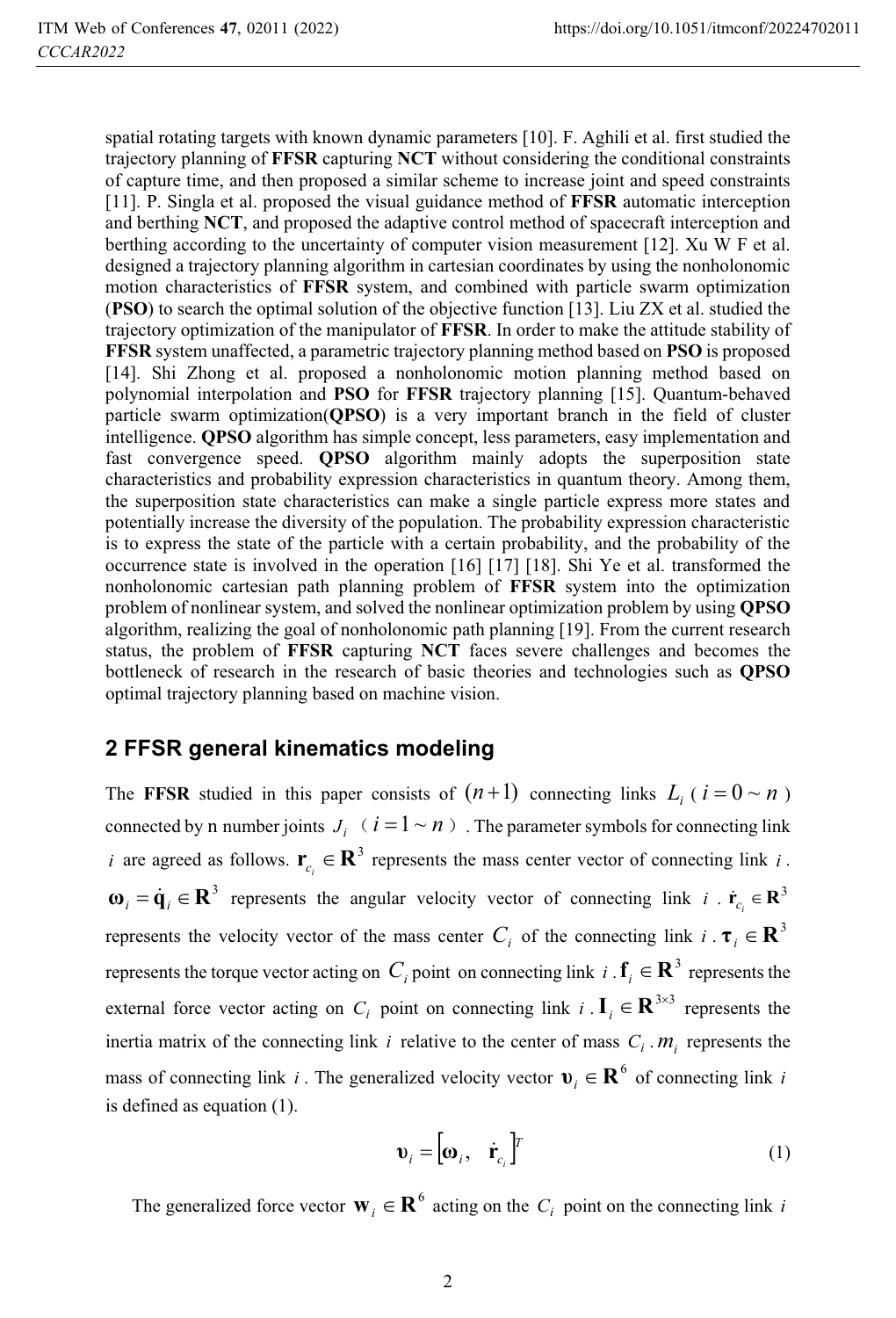is defined as equation (2).

$$
\mathbf{W}_i = \begin{bmatrix} \mathbf{\tau}_i, & \mathbf{f}_i \end{bmatrix}^T
$$
 (2)

The generalized mass matrix  $M_i \in \mathbb{R}^{6 \times 6}$  of connecting link *i* is defined as equation (3).

$$
\mathbf{M}_{i} = \begin{bmatrix} \mathbf{I}_{i} & \mathbf{0}_{3} \\ \mathbf{0}_{3} & \mathbf{m}_{i} \end{bmatrix}
$$
 (3)

Where,  $\mathbf{0}_3$  is the zero matrix of  $\mathbf{R}^{3\times 3}$  space,  $\mathbf{m}_i = m_i \mathbf{1}_3 \in \mathbf{R}^{3\times 3}$  $\mathbf{m}_i = m_i \mathbf{1}_3 \in \mathbb{R}^{3 \times 3}, \mathbf{1}_3 = diag(1,1,1) \in \mathbb{R}^{3 \times 3}$ is the identity matrix. The generalized momentum  $\mathbf{p}_i \in \mathbf{R}^6$  of connecting link *i* is defined as equation (4).

$$
\mathbf{p}_i = [\mathbf{\alpha}_i, \quad \mathbf{h}_i]^T
$$
 (4)

Where,  $\mathbf{a}_i \in \mathbf{R}^3$  represents the angular momentum vector  $\mathbf{I}_i \mathbf{\omega}_i$  of the connecting link *i* around the center of mass  $C_i$ .  $\mathbf{h}_i \in \mathbb{R}^3$  represents the linear momentum vector ( $\mathbf{h}_i = m_i \dot{\mathbf{r}}_{c_i}$ ) of connecting link *i* . Using the generalized velocity  $\mathbf{v}_i$  of the connecting link *i* defined by equation (1) and the generalized mass  $M_i$  defined by equation (3), the generalized momentum  $\mathbf{p}_i$  of the connecting link *i* can be expressed as  $\mathbf{p}_i = \mathbf{M}_i \mathbf{v}_i$ . Considering the **FFSR** system composed of  $n+1$  links (including satellite body 0 and n links of manipulator), its  $6(n + 1)$  dimensional generalized velocity vector and  $6(n + 1) \times 6(n + 1)$ 1) dimensional generalized mass matrix are defined as formula (5).

$$
\mathbf{v} = [\mathbf{v}_\text{S}, \quad \mathbf{v}_1, \quad \cdots, \quad \mathbf{v}_n]^T, \quad \mathbf{M} = diag(\mathbf{M}_\text{S}, \mathbf{M}_1, \cdots, \mathbf{M}_n) \tag{5}
$$

Where,  $\mathbf{v}_s$  and  $\mathbf{M}_s$  represent the generalized velocity vector and generalized mass matrix of the satellite body respectively. Therefore, the generalized total momentum  $G \in \mathbb{R}^6$  of **FFSR** system is defined as equation (6).

$$
\mathbf{G} = [\mathbf{A}, \quad \mathbf{L}]^{T} \tag{6}
$$

Where,  $\mathbf{A} \equiv \sum_{i=0}^{n} (\mathbf{I}_{i} \mathbf{\omega}_{i} + \mathbf{r}_{c_{i}} \times m_{i} \dot{\mathbf{r}}_{c_{i}}) \in \mathbf{R}^{3 \times 1}$  $\mathbf{A} \equiv \sum_{i=0}^{n} \left( \mathbf{I}_{i} \mathbf{\omega}_{i} + \mathbf{r}_{c_{i}} \times m_{i} \dot{\mathbf{r}}_{c_{i}} \right) \in \mathbf{R}^{3 \times 1}$  and  $\mathbf{L} = \sum_{i=0}^{n} \left( m_{i} \dot{\mathbf{r}}_{c_{i}} \right) \in \mathbf{R}^{3 \times 1}$  $\mathbf{L} = \sum_{i=0}^{n} (m_i \dot{\mathbf{r}}_{c_i}) \in \mathbf{R}^{3 \times 1}$  are the total angular momentum and total linear momentum of the fixed reference point relative to the inertial coordinate system  $\Sigma_I$  respectively.

$$
K_i = \mathbf{v}_i^T \mathbf{M}_i \mathbf{v}_i / 2
$$
 (7)

Where,  $v_i$  and  $M_i$  are defined by equations (1) and (3) respectively, and their physical meanings represent the generalized velocity vector and generalized mass matrix of connecting link *i* respectively.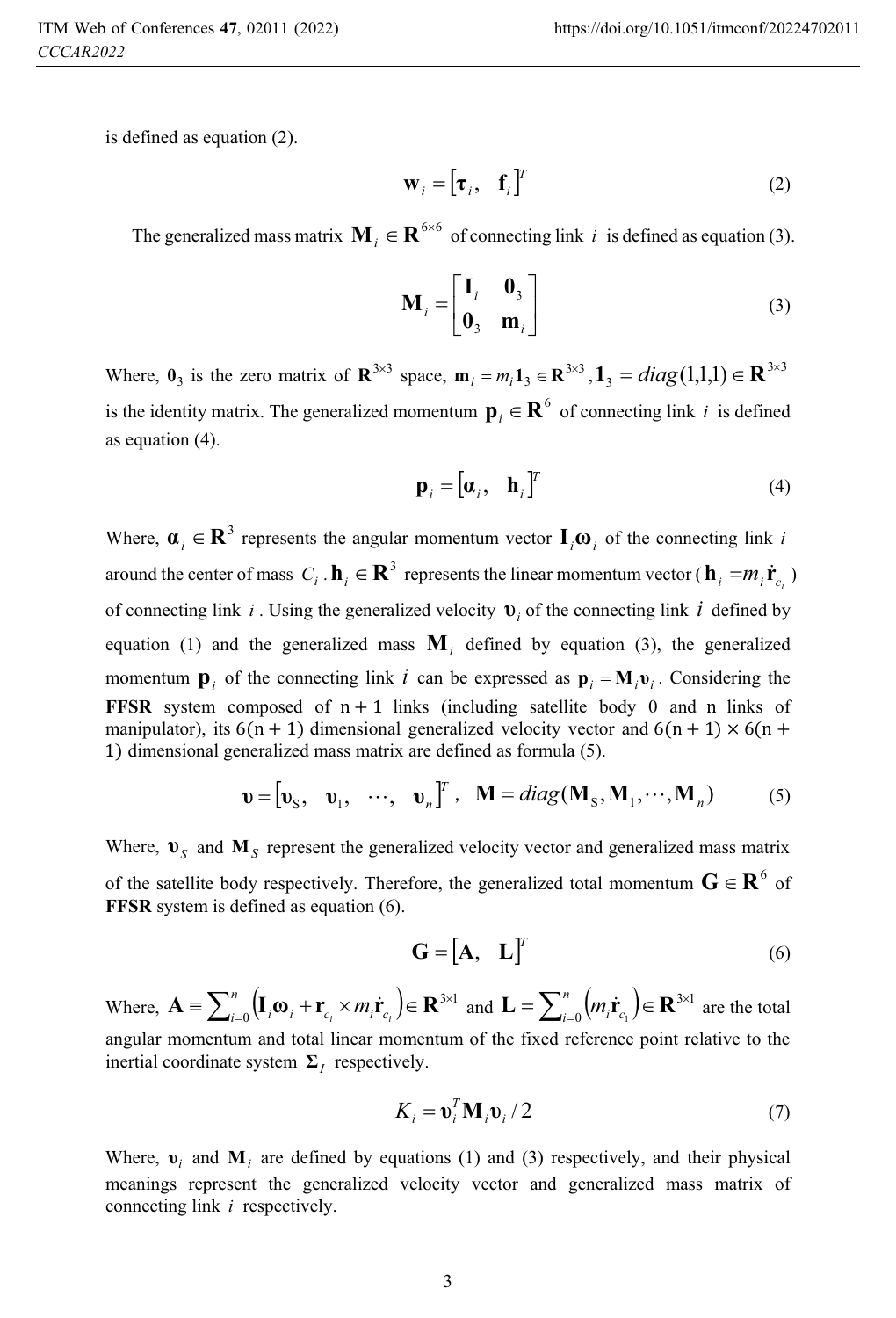$$
\partial K_i / \partial \mathbf{v}_i = \mathbf{M}_i \mathbf{v}_i
$$
 (8)

Where, The physical meaning of term  $\mathbf{M}_i \mathbf{v}_i$  on the right of equation (8) means that it is a  $\mathbb{R}^6$  dimensional vector composed of the angular momentum and linear momentum of connecting link *i* around its center of mass  $C$  representing the generalized total connecting link  $i$  around its center of mass  $C_i$ , representing the generalized total momentum (**GTM**) of connecting link *<sup>i</sup>* . The total kinetic energy *<sup>K</sup>* of the FFSR system composed of  $n+1$  connecting rods can be expressed as equation (9).

$$
K = \sum_{i=0}^{n} \left( \mathbf{v}_i^T \mathbf{M}_i \mathbf{v}_i \right) / 2 = \mathbf{v}^T \mathbf{M} \mathbf{v} / 2
$$
 (9)

Where, the physical meanings of  $\bf{v}$  and  $\bf{M}$  represent the generalized velocity vector and generalized mass matrix of **FFSR** system respectively. Applying the **GTM** concept of connecting link  $i$  to the whole **FFSR** system, the GTM for any  $p$  point of the system can be obtained.

$$
\mathbf{G}_p = \partial K / \partial \mathbf{v}_p \tag{10}
$$

Using the translation theorem and the axis theorem, the generalized total momentum (**GTM**) of FFSR system can be expressed as equation (11).

$$
\mathbf{G} = \mathbf{C}_p \mathbf{G}_p \tag{11}
$$

Where,  $C_p = \begin{vmatrix} 1 & 3 \\ 0 & 1 \end{vmatrix} \in \mathbb{R}^{6 \times 6}$  $3^{\prime}$   $\phantom{1}$   $\phantom{1}$ 3  $\hat{\mathbf{r}}_{cp}$   $\in \mathbb{R}^{6 \times 3}$  $\overline{\phantom{a}}$ 1  $\begin{bmatrix} 3 & cp \\ 0 & 1 \end{bmatrix}$  $=\begin{bmatrix} \mathbf{1}_3 & \hat{\mathbf{r}}_{cp}\ \mathbf{0}_3 & \mathbf{1}_3 \end{bmatrix} \in \mathbf{R}$  $\frac{1}{\sqrt{2}}$  $\mathbf{C}_p = \begin{bmatrix} \mathbf{I}_3 & \mathbf{I}_{cp} \\ \mathbf{0}_3 & \mathbf{1}_3 \end{bmatrix} \in \mathbf{R}^{6 \times 6}$ ,  $\hat{\mathbf{r}}_{cp} \in \mathbf{R}^{3 \times 3}$  represents the 3x3 cross product tensor of the

centroid position vector  $r_{cp}$  of the **FFSR** system. Replace equation (9) with equation (10) to obtain equation (12).

$$
\mathbf{G}_p = (\partial \mathbf{v} / \partial \mathbf{v}_p)^T \mathbf{M} \mathbf{v}
$$
 (12)

According to the kinematic constraint relationship of the connecting rod of FFSR system, the velocity vector can be expressed as equation (13).

$$
\mathbf{v} = K_p \mathbf{v}_p + \mathbf{v}_J \tag{13}
$$

Where,  $K_p$  is the  $6(n+1)\times 6$  dimensional matrix related to  $v_p \cdot v_j$  represents the  $6(n+1)$  dimensional vector of joint motion function. For the type of rotating joint, the expression (14) of  $\partial v / \partial v_n$  term can be obtained from equation (13).

$$
K_p = \partial \mathbf{v} / \partial \mathbf{v}_p \tag{14}
$$

Replace (14) with (12) to obtain formula (15).

$$
\mathbf{G}_p = K_p^T \mathbf{M} \mathbf{v} \tag{15}
$$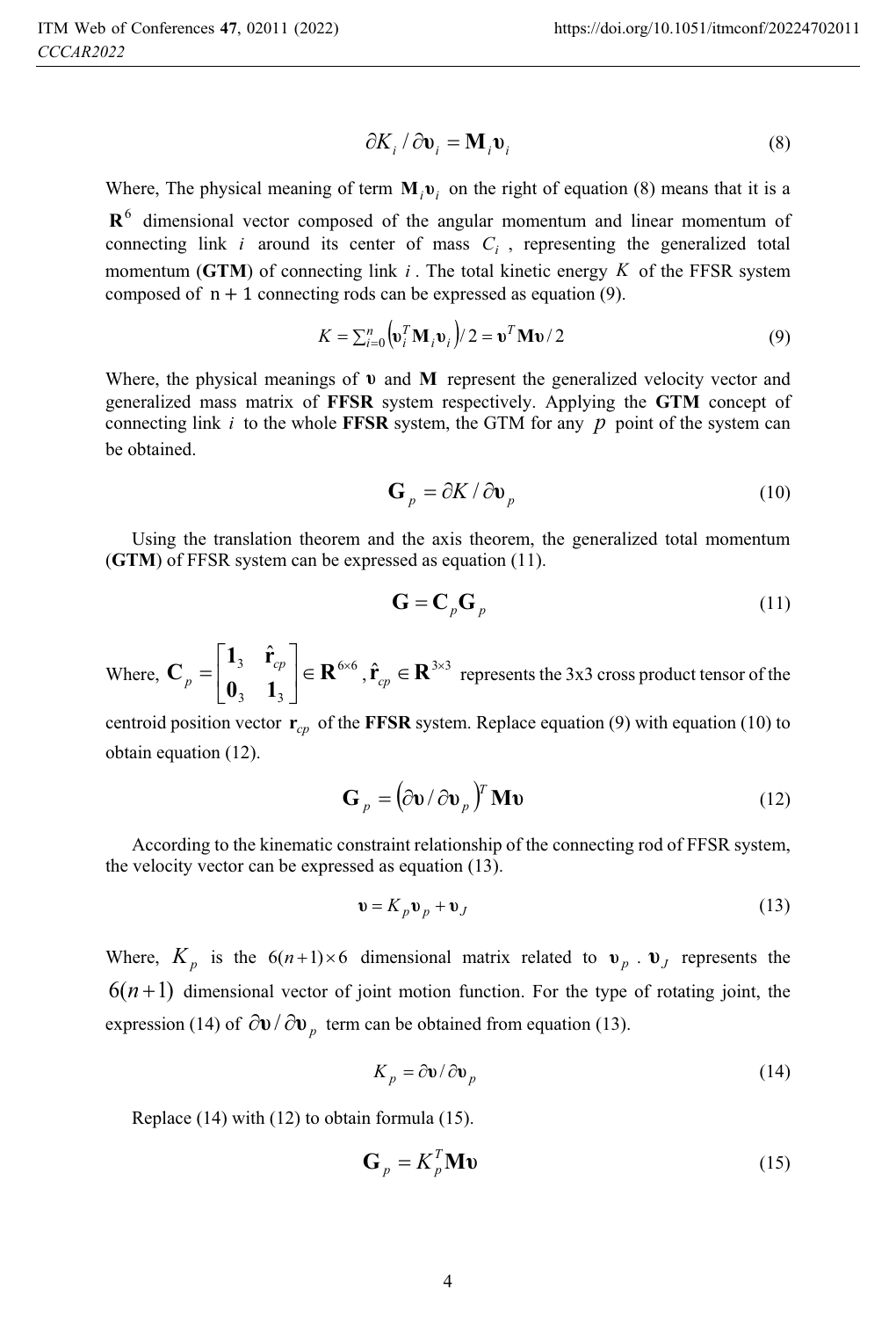3

Therefore, the generalized total momentum  $\bf{G}$  of equation (11) can be derived from equations  $(13)$  and  $(15)$  to equation  $(16)$ .

$$
\mathbf{G} = \mathbf{C}_p \mathbf{G}_p = \mathbf{C}_p K_p^T \mathbf{M} \mathbf{v} = \mathbf{C}_p K_p^T \mathbf{M} (K_p \mathbf{v}_p + \mathbf{v}_j)
$$
(16)

If the satellite motion is known, taking the satellite as the reference point, the angular velocity  $\boldsymbol{\omega}_E$  and velocity  $\boldsymbol{\dot{r}}_{c_E}$  of the end effector can be expressed as:

$$
\mathbf{\omega}_E = \mathbf{\omega}_S + \sum_{i=1}^n (\dot{q}_i \mathbf{e}_i)
$$
 (17)

$$
\dot{\mathbf{r}}_{c_E} = \dot{\mathbf{r}}_{c_0} + \mathbf{\omega}_S \times \mathbf{\rho}_S + \sum_{i=1}^n (\dot{q}_i \mathbf{e}_i \times \mathbf{\rho}_i)
$$
(18)

Combining (17) and (18) to describe the generalized velocity vector of the manipulator end effector, the generalized velocity vector  $\mathbf{v}_F$  of the FFSR system described in equation (13) can be expressed as:

$$
\mathbf{v}_E = \mathbf{K}_S \mathbf{v}_S + \mathbf{K}_M \dot{\mathbf{Q}}_M \tag{19}
$$

Where,  $\mathbf{v}_s$  represents the generalized velocity vector of **FFSR** satellite base.  $\mathbf{Q}_M$  =  $\left[q_1, \cdots, q_n\right]^T \in \mathbb{R}^n$  represents the configuration of **FFSR** manipulator.  $\dot{\mathbf{Q}}_M = \dot{\mathbf{Q}}_M$  $\begin{bmatrix} \dot{q}_1, & \cdots, & \dot{q}_n \end{bmatrix}^T \in \mathbf{R}^n$  represents the joint angular velocity vector of FFSR manipulator. The scalar  $q_i$  (  $i = 1, \dots, n$  ) is the rotational angular displacement of the joint. Scalar  $\dot{q}_i$  $(i=1,\dots,n)$  is the rotational angular velocity of joint  $J_i$ .  $\mathbf{K}_s = \begin{bmatrix} 1 & 3 & 0 \\ 0 & 0 & 1 \end{bmatrix} \in \mathbf{R}^{6 \times 6}$  $3 \mathbf{v}_3$ S  $\Big|\in \mathbf{R}^{6\times}$  $\overline{\phantom{a}}$ ן  $\begin{bmatrix} 3 & 3 \\ 1 & 4 \end{bmatrix}$  $\mathsf{L}$ Γ  $=\begin{vmatrix} \mathbf{1}_3 & \mathbf{0}_3 \\ -\mathbf{p}_s \times \mathbf{1} & \mathbf{1}_3 \end{vmatrix} \in \mathbf{R}$  $\left[-\mathbf{p}_s\right]$ 

**p 1 1** and  $\mathbf{K}_M = \begin{vmatrix} 1 & \mathbf{K}_m \\ 0 & \mathbf{K}_m \end{vmatrix} \in \mathbf{R}^{6 \times m}$ *n n n M*  $\Big|\in \mathbf{R}^{6\times}$  $\overline{\phantom{a}}$ ן  $\begin{bmatrix} 1 & \cdots & n \end{bmatrix}$ L Г  $=\begin{bmatrix} \mathbf{c}_1 & \cdots & \mathbf{c}_n \\ \mathbf{e}_1 \times \mathbf{p}_1 & \cdots & \mathbf{e}_n \times \mathbf{p}_n \end{bmatrix} \in \mathbf{R}^6$ 1 **e p e p e e**  $\begin{array}{c|c} \mathbf{M} & \mathbf{e}_1 \times \mathbf{p}_1 & \cdots \end{array}$  $\begin{bmatrix} \mathbf{e}_n \\ \mathbf{e}_n \end{bmatrix} \in \mathbb{R}^{6 \times n}$  represent the generalized matrix coefficients

of **FFSR** satellite and **FFSR** manipulator respectively. Comparing equation (13) with equation (19), we can see  $\mathbf{v}_J = \mathbf{K}_M \dot{\mathbf{Q}}_M$ . Using equation (19), the generalized total momentum  $\mathbf{C}$  currenceed by equation (16) can be obtained. momentum **G** expressed by equation (16) can be obtained.

$$
\mathbf{G} = \mathbf{C}_S \left( \mathbf{I}_S \mathbf{v}_S + \mathbf{I}_M \dot{\mathbf{Q}}_M \right)
$$
 (20)

Where,  $\mathbf{I}_S = \mathbf{K}_S^T \mathbf{M} \mathbf{K}_S \in \mathbf{R}^{6 \times 6}$  $\mathbf{I}_\text{S} = \mathbf{K}_\text{S}^T \mathbf{M} \mathbf{K}_\text{S} \in \mathbf{R}^{6 \times 6}$  and  $\mathbf{I}_M = \mathbf{K}_\text{S}^T \mathbf{M} \mathbf{K}_M \in \mathbf{R}^{6 \times n}$ *T*  $\mathbf{I}_M = \mathbf{K}_S^T \mathbf{M} \mathbf{K}_M \in \mathbf{R}^{6 \times n}$  represent the symmetrical the inertial protive of the manipulator respectively. The inertia matrix of the satellite body and the inertia matrix of the manipulator respectively. The definition of  $\mathbf{C}_S$  is related to the satellite base position vector  $\mathbf{r}_{c_0}$ .  $\mathbf{e}_i$  is a 3-dimensional unit vector parallel to the rotation axis of joint *i* . Equation (19) describes the relationship between the generalized velocity vector  $\mathbf{v}_s$  of the satellite base and the angular velocity vector  $\dot{\mathbf{Q}}_M$ <br>of the manipulator joint. In order to focilitate the kinematic anglysis of **EESP** it is expected of the manipulator joint. In order to facilitate the kinematic analysis of **FFSR**, it is expected to obtain the relationship between the generalized velocity vector  $\mathbf{v}_E$  of the manipulator end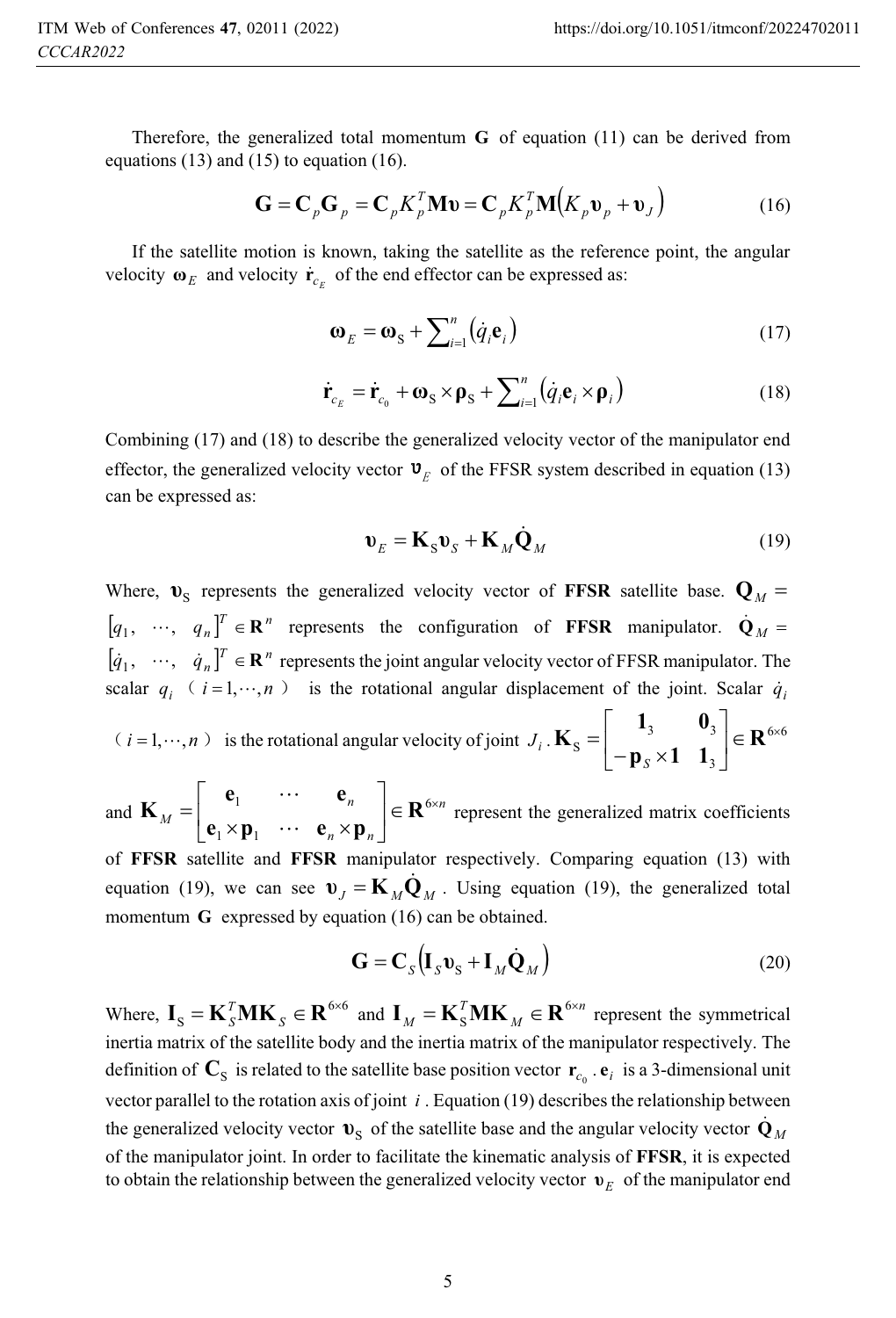effector and the joint angular velocity vector  $\dot{\mathbf{Q}}_M$ . For this purpose, considering **FFSR** kinematic constraints, equation (21) can be obtained.

$$
\mathbf{v}_E = \mathbf{J}_S \mathbf{v}_S + \mathbf{J}_M \dot{\mathbf{Q}}_M \tag{21}
$$

Where,  $\mathbf{v}_E = \begin{bmatrix} \mathbf{v}_E & \mathbf{r}_C \end{bmatrix}^T$  is the generalized velocity vector of the end effector.  $\mathbf{v}_E$  is the angular velocity of the end effector.  $\mathbf{\omega}_E$  is the velocity vector at point  $\mathbf{E}$  on the end effector.  $\dot{\mathbf{r}}_{c_E}$  is the velocity vector at point **E** on the end effector.  $\mathbf{J}_S \in \mathbf{R}^{6 \times 6}$  $\mathbf{J}_\text{S} \in \mathbf{R}^{6 \times 6}$  and  $\mathbf{J}_M \in \mathbf{R}^{6 \times n}$  $\mathbf{J}_M \in \mathbf{R}^{6 \times 6}$ represent the jacobian matrix of satellite and **FFSR** manipulator respectively.

$$
\mathbf{v}_E = \mathbf{J}^* \dot{\mathbf{Q}}_M + \mathbf{H}^* \mathbf{G}
$$
 (22)

Where,  $\mathbf{J}^* = \mathbf{J}_M - \mathbf{J}_S \mathbf{I}_S^{-1} \mathbf{I}_M \in \mathbf{R}^{6 \times n}$  $J^* = J_M - J_S I_S^{-1} I_M \in \mathbf{R}^{6 \times n}$ ,  $\mathbf{H}^* = J_S I_S^{-1} \mathbf{C}_S^{-1} \in \mathbf{R}^{6 \times 6}$ 1 S  $\mathbf{H}^* = \mathbf{J}_S \mathbf{I}_S^{-1} \mathbf{C}_S^{-1} \in \mathbf{R}^{6 \times 6}$  . Because  $\mathbf{I}_S$  is a symmetric positive definite matrix, its inverse matrix  $\mathbf{I}_{\text{S}}^{-1}$  $\mathbf{I}_{\mathrm{S}}^{-1}$  exists. According to the definition of  $\mathbf{C}_{\text{S}}$ , it can be seen that its inverse  $\mathbf{C}_{\text{S}}^{-1}$  $\mathbf{C}_\text{S}^{-1}$  exists.  $\mathbf{J}^*$  is the so-called generalized Jacobian of the and offertary is known taking the and offertary matrix(**GJM**) of FFSR. If the motion of the end effector is known, taking the end effector as the reference point, the generalized velocity vector of the FFSR system described in equation (13) can be expressed as:

$$
\mathbf{v} = \mathbf{K}_E \mathbf{v}_E + \hat{\mathbf{K}}_M \dot{\mathbf{Q}}_M
$$
 (23)

Where,  $\mathbf{K}_E \in \mathbf{R}^{6 \times 6}$ ,  $\hat{\mathbf{K}}_M \in \mathbf{R}^{6(n+1) \times n}$  $\mathbf{\hat{K}}_M \in \mathbf{R}^{6(n+1)\times n}$ .  $\mathbf{v}_E$  is determined by equation (22). The generalized total momentum with the end effector as the reference point can be expressed as:

$$
\mathbf{G} = \mathbf{C}_E \left( \mathbf{I}_E \mathbf{v}_E + \hat{\mathbf{I}}_M \dot{\mathbf{Q}} \right)
$$
 (24)

Where,  $C_E \in \mathbb{R}^{6 \times 6}$  is related to  $\mathbf{r}_{c_E}$  .  $\mathbf{I}_E = \mathbf{K}_E^T \mathbf{M} \mathbf{K}_E \in \mathbb{R}^{6 \times 6}$  and *n M T*  $\hat{\mathbf{H}}_M = \mathbf{K}_E^T \mathbf{M} \hat{\mathbf{K}}_M \in \mathbf{R}^{6 \times n}$ . Thus, the kinematic model between the generalized motion velocity vector of the end effector and the joint velocity vector can be derived as follows:  $I_M$   $I_{\text{L}}$   $I_{\text{L}}$   $I_{\text{L}}$   $I_{\text{L}}$   $I_{\text{L}}$   $I_{\text{L}}$  and  $I_{\text{L}}$  and  $I_{\text{L}}$  are derived as follows:

$$
\mathbf{v}_E = \mathbf{J}\dot{\mathbf{Q}}_M + \mathbf{H}\mathbf{G}
$$
 (25)

Where,  $\mathbf{J} = \mathbf{I}_E^{-1} \hat{\mathbf{I}}_M \in \mathbf{R}^{6 \times n}$ ,  $\mathbf{H} = \mathbf{I}_E^{-1} \mathbf{C}_E^{-1} \in \mathbf{R}^{6 \times 6}$ . Because  $\mathbf{I}_E$  is a symmetric positive definite matrix, its inverse  $I_E^{-1}$  obviously exists. Comparing equations (22) and (25), it is obvious that the expression of matrix  $\bf{J}$  is much simpler than **GJM** matrix  $\bf{J}^*$ . The research shows that the calculation of velocity decomposition control with end effector as reference point is less. Considering that **FFSR** system satisfies the law of conservation of momentum (Conservation of linear momentum and conservation of angular momentum), that is,  $\bf{G}$  = constant; And the initial state is static,  $\mathbf{G} = 0$ , then the kinematic model (22) with the satellite as the reference point is simplified into:

$$
\mathbf{v}_E = \mathbf{J}^* \dot{\mathbf{Q}}_M \tag{26}
$$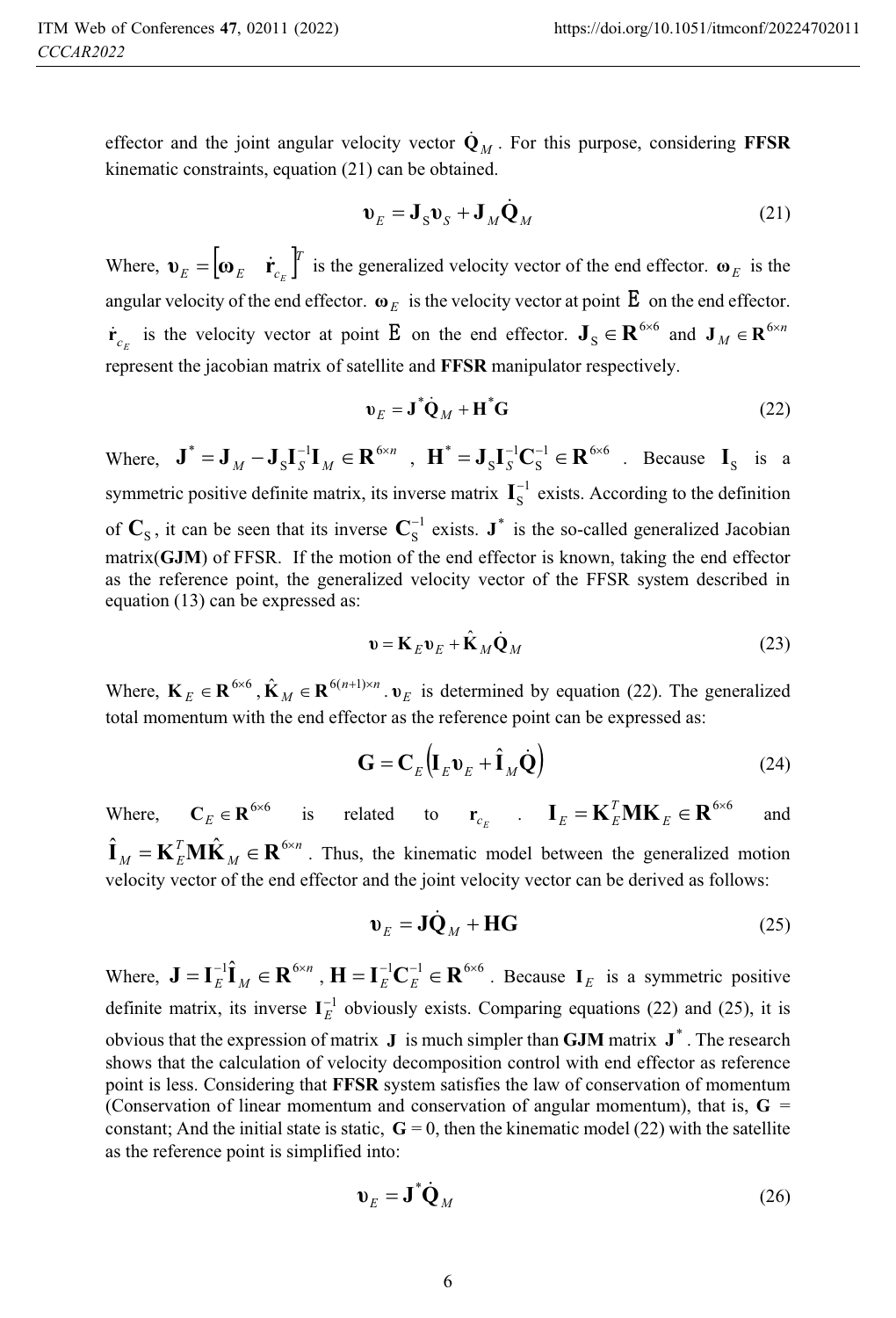The kinematic model (25) with the end effector as the reference point is simplified into:

$$
\mathbf{v}_E = \mathbf{J} \dot{\mathbf{Q}}_M \tag{27}
$$

Obviously, the kinematics model with the end effector as the reference point can more effectively deal with the forward kinematics and inverse kinematics control problems of FFSR. For inverse kinematics, the joint angle  $\mathbf{Q}_M$  of the manipulator can be calculated according to the given generalized velocity  $v_E$  of the end effector.

When  $n = 6$ , the matrix  $J^*$  or  $J \in \mathbb{R}^{6 \times 6}$ , if the **FFSR** is of nonsingular configuration, the inverse of  $J^*$  or  $J$  exists, so that  $\dot{Q}_M$  can be obtained, and then  $Q_M$  can be obtained by integration.

$$
\dot{\mathbf{Q}}_M = (\mathbf{J}^*)^{-1} \mathbf{v}_E \text{ or } \dot{\mathbf{Q}}_M = (\mathbf{J})^{-1} \mathbf{v}_E
$$
 (28)

When  $n > 6$ , **FFSR** system is redundantly driven, (24) is an underdetermined system with n unknown variables and 6 linear equations, which can not uniquely determine  $\dot{\mathbf{Q}}_M$ ; In this case, the optimization method can be used to solve the  $\dot{\mathbf{Q}}_M$  value satisfying the constraint relationship of equation (24), so as to obtain:

$$
\dot{\mathbf{Q}}_M = (\mathbf{J}^*)^+ \mathbf{v}_E \text{ or } \dot{\mathbf{Q}}_M = (\mathbf{J})^+ \mathbf{v}_E
$$
 (29)

It minimizes  $\mathbf{Q}_M^T \mathbf{Q}_M / 2$ .  $(\mathbf{J}^*)^+$  is defined as the pseudo inverse matrix of  $\mathbf{J}^*$  ( $\mathbf{J}^*$ represents  $J^*$  or  $J$  ) as:

$$
\left(\mathbf{J}^{\times}\right)^{+} = \left(\mathbf{J}^{\times}\right)^{T} \left(\mathbf{J}_{E}\left(\mathbf{J}^{\times}\right)^{T}\right)^{-1}
$$
\n(30)

### **3 NCT dynamic model based on quaternion method**

Based on the theory of optimal control and estimation, this paper proposes an **FFSR** trajectory planning based on machine vision to intercept **NCT** with unknown dynamic parameters. The **QPSO** optimal trajectory control diagram of **NCT** captured by machine vision **FFSR** is shown in Figure 1. Its main idea is based on the "prediction planning control" method.

The extended Kalman filter (**EKF**) is used to obtain the reliable estimation of **NCT** motion state and dynamic parameters according to the noisy **NCT** measurement data collected by machine vision, so as to make the system converge as soon as possible, so as to reliably predict the **NCT** motion, and detect the convergence of the system by monitoring the covariance matrix of **EKF**. In order to avoid the huge impact force generated when **FFSR** captures **NCT**, it is necessary to establish an effective collision dynamics model. During the collision between **FFSR** and **NCT**, **FFSR** and **NCT** can be studied as a complete multi rigid body system. At this time, the collision force between **FFSR** and **NCT** can be regarded as internal force. In the microgravity environment, the linear momentum conservation, angular momentum conservation and energy conservation of the whole system meet the collision impulse theorem (collectively referred to as physical constraints). In addition, certain geometric constraints must be met during collision. The key problem is how to establish an effective model of **FFSR** collision dynamics in microgravity environment under physical and geometric constraints such as collision impulse theorem. Therefore, a dynamic model of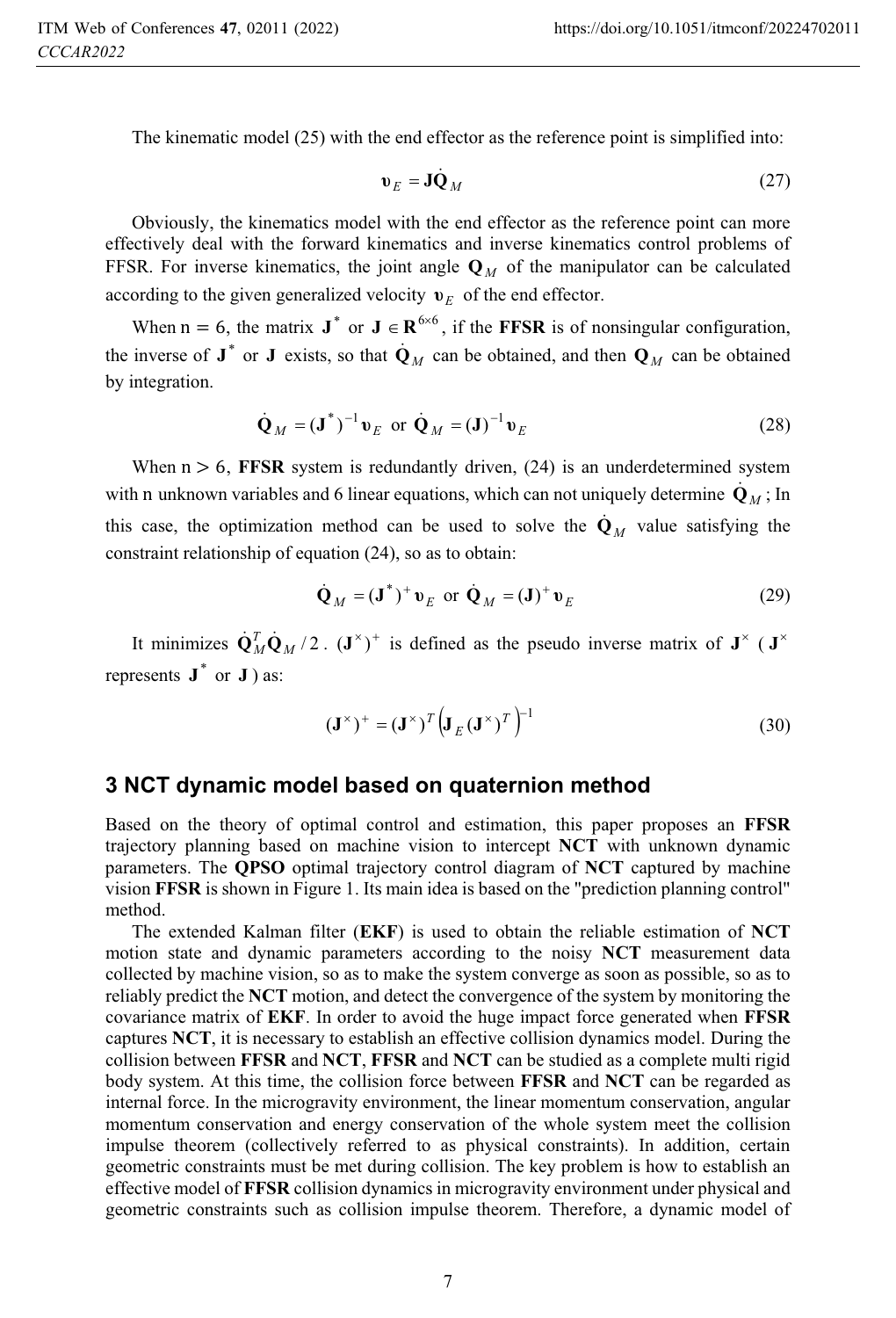**NCT** based on quaternion method is established in this paper. Let the quaternion  $\sigma$  represent the rotation of the **NCT** and  $\omega$  represent the angular velocity of the **NCT**, then the relationship between the derivative of the quaternion  $q$  to time and the angular velocity  $\omega$ can be described as equation (31)



**Fig. 1. QPSO** optimal trajectory control diagram based on machine vision **FFSR** capturing **NCT**.

$$
\dot{\mathbf{q}} = \frac{1}{2} \Omega(\omega) \mathbf{q} \tag{31}
$$

Where,  $\Omega(\omega) = \begin{bmatrix} -[\omega \times] & \omega \\ \tau & \omega \end{bmatrix}$  $\overline{\phantom{a}}$ ן L Г  $\overline{a}$  $\mathsf{I}_{\omega}$   $\times$  $\Omega(\omega) = \begin{vmatrix} -\lfloor \omega \times \rfloor & \omega \\ -\omega^T & 0 \end{vmatrix}$ . Define the quaternion product operation  $\otimes$  acting on the quaternion  $\alpha$  as equation (32):

$$
\mathbf{q} \otimes \equiv q_0 \mathbf{1}_4 + \mathbf{\Omega}(\mathbf{q}_v)
$$
 (32)

Where,  $\mathbf{q}_v$  is the vector part of the quaternion,  $q_0$  is the scalar part, so,  $\mathbf{q} = \begin{bmatrix} \mathbf{q}_v^T & q_0^T \end{bmatrix}^T$ . Thus, the product  $\mathbf{q}_1 \otimes \mathbf{q}_2$  of the two quaternions corresponds to the rotation matrix  $A(q_2)A(q_1)$ , and the relationship between the rotation matrix  $A(q)$  and the corresponding quaternion is as follows (33):

$$
\mathbf{A}(\mathbf{q}) = (2q_0^2 - 1)\mathbf{I}_3 + 2q_0[q_v \times ] + 2\mathbf{q}_v \mathbf{q}_v^T
$$
 (33)

Therefore, the dynamic equation of **NCT** rotation can be described as Euler equation in the form of inertial parameters. According to this equation, based on the robot vision data,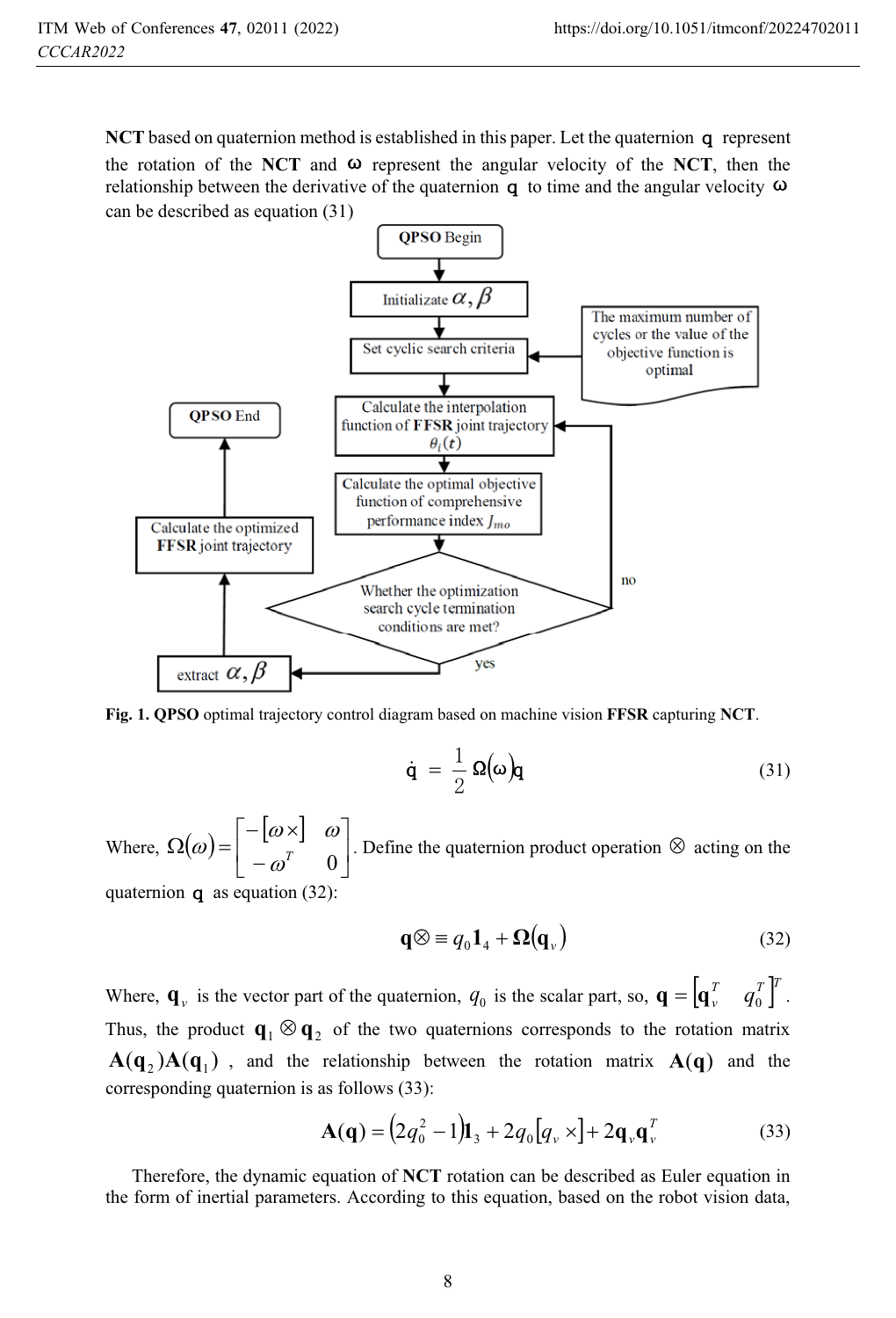the extended Kalman filter (**EKF**) can be used to estimate the main inertial parameters of **NCT**.

### **4 Trajectory planning QPSO algorithm**

This paper presents a **QPSO** algorithm for **FFSR** trajectory planning based on the optimal comprehensive index.

### **4.1 Determine the optimal criterion of FFSR trajectory planning**

The commonly used optimization criteria in **FFSR** trajectory planning are: time optimal trajectory planning, energy optimal trajectory planning, impact optimal trajectory planning and comprehensive optimal trajectory planning. In this paper, a comprehensive index optimization criterion based on **FFSR** is proposed to minimize the attitude disturbance of satellite base and meet the constraints of satellite base attitude variation range, joint angular velocity and angular acceleration.

*4.1.1 Minimum objective function of satellite base attitude disturbance based on FFSR* 

In order to minimize the base attitude disturbance of **FFSR** manipulator, the goal of **FFSR** joint trajectory planning is to plan the movement of each joint angle of **FFSR** manipulator to meet the constraints of the following equations  $(34) \sim (36)$ , and minimize the change of base attitude of **FFSR** satellite after the movement.

$$
q_i(t_0) = q_{i0}, \ \dot{q}_i(t_0) = \ddot{q}_i(t_0) = 0 \tag{34}
$$

$$
q_i(t_f) = q_{id}, \ \dot{q}_i(t_f) = \ddot{q}_i(t_f) = 0 \ \ (i = 1, 2, \cdots, n) \tag{35}
$$

$$
q_{iMin} \le q_i(t) \le q_{iMax}, \, |\dot{q}_i(t)| \le \dot{q}_{iL}, \, |\ddot{q}_i(t)| \le \ddot{q}_{iL} \tag{36}
$$

Where,  $q_{i0}$  and  $q_{id}$  are the initial angle and expected angle values of the i joint angle respectively.  $q_{iMin}$ ,  $q_{iMax}$ ,  $\dot{q}_{iL}$  and  $\ddot{q}_{iL}$  are the ranges of minimum joint angle, maximum joint  $\overline{a}$  $\ddot{\phantom{0}}$ angle, angular velocity and angular acceleration of the manipulator respectively. When the joint angular velocity and angular acceleration of **FFSR** manipulator are not limited, the goal of joint trajectory planning can be expressed as:

$$
\mathbf{\Omega}_m(t_f) = \Omega_{md}, \; \left\| \mathbf{\Phi}_s(t_f) - \mathbf{\Phi}_s(t_0) \right\| = \min \tag{37}
$$

Where,  $\Omega_{md}$  is the expected joint angle of FFSR manipulator, and  $\Phi_s$  is the attitude angle of FFSR satellite base.

According to equation (37), the objective function of manipulator trajectory planning problem with minimum attitude disturbance of **FFSR** satellite base can be obtained, as shown in equation (38):

$$
J_1 = \|\delta \Phi_s\|/k_{\Phi} \tag{38}
$$

Where,  $\|\delta \Phi_{s}\| = \sqrt{\delta \Phi_{s}^{T} \delta \Phi_{s}}$  represents the norm of the difference between the attitude angle at the termination time  $t_f$  of the satellite base and the attitude angle at the initial time of the satellite base.  $k_{\Phi}$  is the weight coefficient, which is determined according to the accuracy requirements of trajectory planning. Different accuracy requirements only need to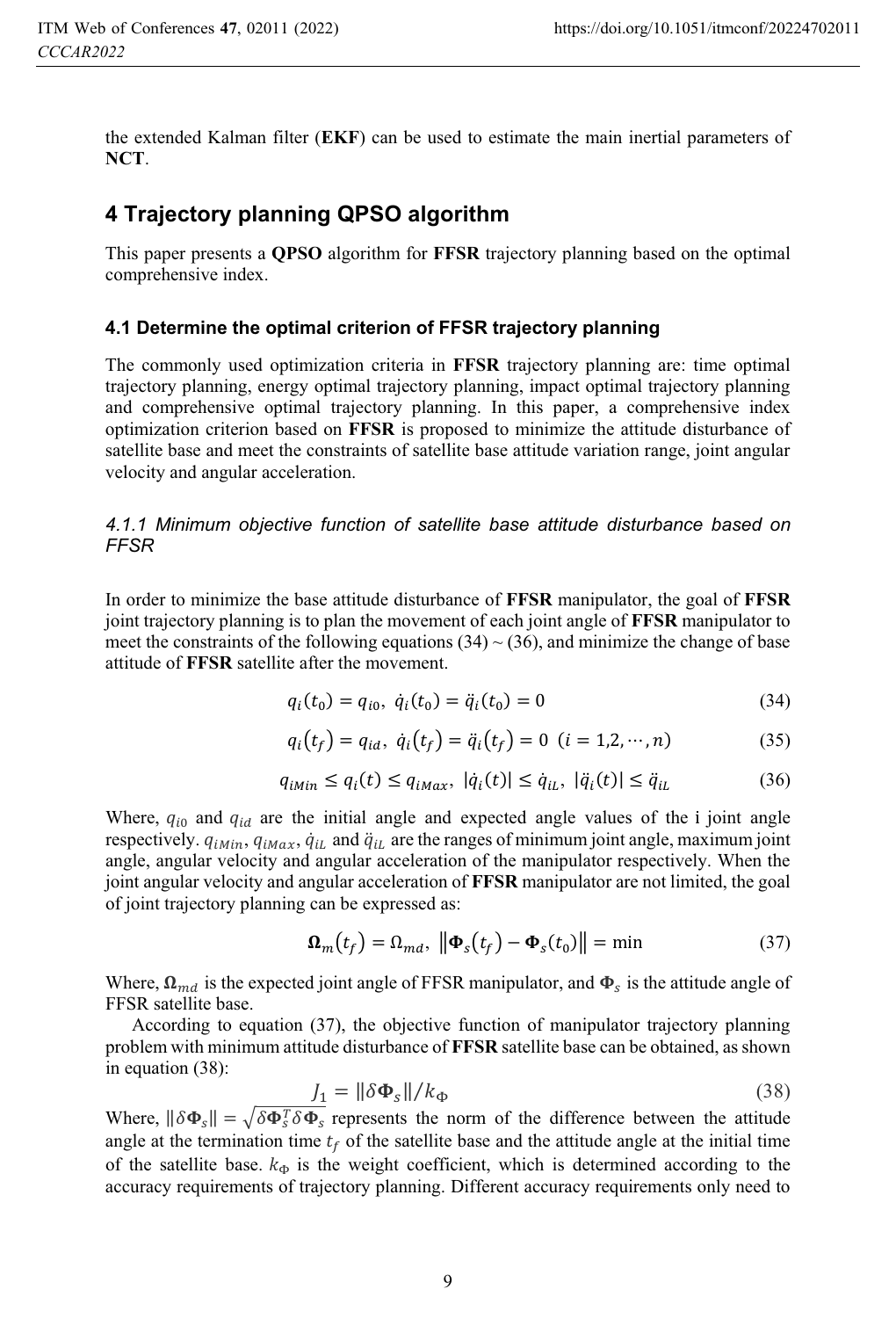adjust  $k_{\Phi}$ , and the objective function  $l_1 \leq 1$  means that the objective function has met the accuracy requirements.

#### *4.1.2 Objective function considering joint angular velocity and acceleration constraints*

Considering the ability of the executive device of the actual **FFSR** manipulator system, in order to ensure the stability and reliability of the operation of the **FFSR** manipulator, the angular velocity and angular acceleration of each joint angle of the **FFSR** manipulator must be limited within a certain range. It is necessary to study the description of the objective function when the joint angular velocity and angular acceleration are limited [20]. Here, the joint angular velocity and angular acceleration cost functions  $J_{\hat{\mathbf{n}}_m}$  and  $J_{\hat{\mathbf{n}}_m}$  are introduced, as shown in equation (39).

$$
J_{\dot{\mathbf{\Omega}}_{m}} = \sum_{i=1}^{n} J_{\dot{\mathbf{\mathbf{q}}}_{i}}, \quad J_{\ddot{\mathbf{\Omega}}_{m}} = \sum_{i=1}^{n} J_{\ddot{\mathbf{\mathbf{q}}}_{i}} \tag{39}
$$

Where, When  $\dot{q}_{iMax} \leq \dot{q}_{iL}$ ,  $J_{\dot{q}_i} = 0$ . When  $\dot{q}_{iMax} > \dot{q}_{iL}$ ,  $J_{\dot{q}_i} = (\dot{q}_{iMax} - \dot{q}_{iL})/\dot{q}_{iL}$ . When 1 ľ ľ ľ  $\ddot{q}_{iMax} \leq \ddot{q}_{iL}$ ,  $J_{\ddot{q}_i} = 0$ . When  $\ddot{q}_{iMax} > \ddot{q}_{iL}$ ,  $J_{\ddot{q}_i} = (\ddot{q}_{iMax} - \ddot{q}_{iL})/\ddot{q}_{iL}$ .  $\dot{q}_{iMax}$  and  $\ddot{q}_{iMax}$  are the י<br>ו ;  $\ddot{\phantom{0}}$ , ; maximum values of joint angular velocity and angular acceleration of the i joint in  $[t_0, t_f]$ time respectively.

$$
J_2 = J_{\dot{\Omega}_m} / k_{\dot{\Omega}_m} + J_{\ddot{\Omega}_m} / k_{\ddot{\Omega}_m}
$$
\n<sup>(40)</sup>

Where,  $k_{\hat{\Omega}_m}$  and  $k_{\hat{\Omega}_m}$  are the weight coefficients of acceleration constraint and angular acceleration constraint.

#### *4.1.3 Objective function considering the attitude range constraint of FFSR satellite base*

Considering that in practice, in order to ensure the normal operation of FFSR satellite, the attitude change of FFSR satellite base is required to be limited within a certain range. Therefore, it is necessary to define the following objective function to restrict the change range of satellite base attitude during the movement of FFSR manipulator:

$$
J_3 = J_{\delta \Phi_S} / k_{\delta \Phi_S} \tag{41}
$$

Where,  $k_{\delta\Phi_s}$  is the attitude angle constraint weight coefficient.  $J_{\delta\Phi_s} = J_{\delta\Phi_{sg}} + J_{\delta\Phi_{sg}} + J_{\delta\Phi_{sg}}$ 

When  $\delta\Phi_{\text{scM}} \leq \delta\Phi_{\text{scL}}$ ,  $J_{\delta\Phi_{\text{sc}}} = 0$ . When  $\delta\Phi_{\text{scM}} > \delta\Phi_{\text{scL}}$ ,  $J_{\delta\Phi_{\text{sc}}} =$  $(\delta\Phi_{\text{scM}} - \delta\Phi_{\text{scL}})/\delta\Phi_{\text{scL}}$ . Where,  $\delta\Phi_{\text{scM}}$  is the maximum rotation angle of the base around the z axis in time  $[t_0, t_f]$ .  $\delta \Phi_{\text{sat}}$  is the threshold value of the rotation angle of the base around the z axis. When  $\delta\Phi_{s\beta M} \leq \delta\Phi_{s\beta L}$ ,  $J_{\delta\Phi_{s\beta}} = 0$ . When  $\delta\Phi_{s\beta M} > \delta\Phi_{s\beta L}$ ,  $J_{\delta\Phi_{s\beta}} =$  $(\delta \Phi_{s\beta M} - \delta \Phi_{s\beta L})/\delta \Phi_{s\beta L}$ . Where,  $\delta \Phi_{s\beta M}$  is the maximum value of the rotation angle of the base around the x axis in time  $[t_0, t_f]$ .  $\delta \Phi_{\text{SBL}}$  is the threshold value of the rotation angle of the base around the x axis.

When  $\delta \Phi_{s \gamma M} \leq \delta \Phi_{s \gamma L}$ ,  $J_{\delta \Phi_{s \gamma}} = 0$ . When  $\delta \Phi_{s \gamma M} > \delta \Phi_{s \gamma L}$ ,  $J_{\delta \Phi_{s \gamma}} =$  $(\delta \Phi_{s y M} - \delta \Phi_{s y L})/\delta \Phi_{s y L}$ . Where,  $\delta \Phi_{s y M}$  is the maximum value of the rotation angle of the base around y in time  $[t_0, t_f]$ .  $\delta \Phi_{syl}$  is the threshold value of the rotation angle of the base around the y axis. Similarly, the same form of  $J_{\delta\Phi_{\rm sg}}$  and  $J_{\delta\Phi_{\rm sy}}$  can be obtained.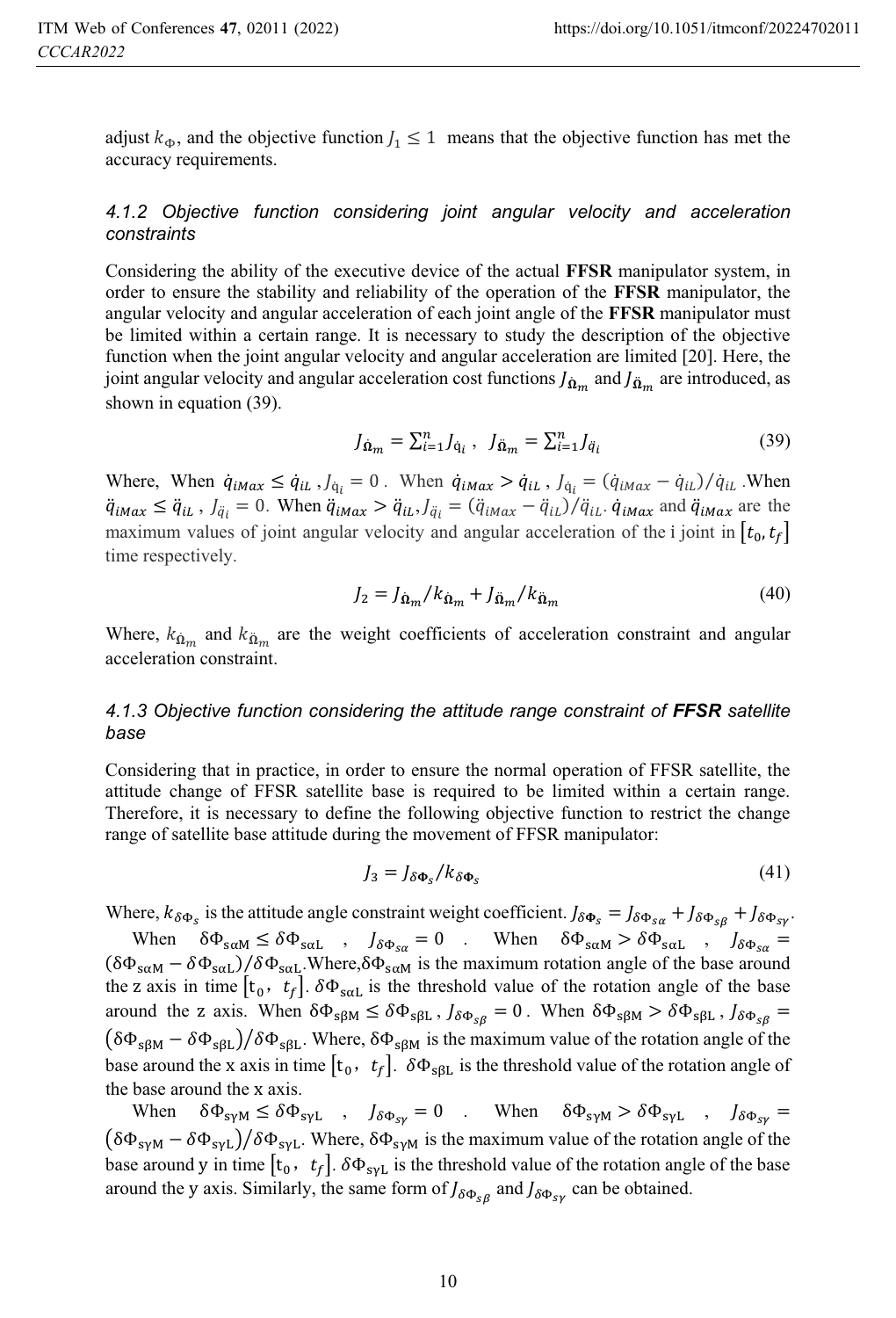*4.1.4 The minimum objective function considering the end position error of FFSR manipulator and the attitude error of satellite base.* 

$$
J_4 = \|\delta q\| / k_q + \|\delta p_e\| / k_p \tag{42}
$$

Where,  $\delta p_e$  is the end position error of FFSR manipulator.  $\delta \mathbf{q} = \eta_f q_d - \eta_d q_f - \tilde{q}_f q_d$  is the quaternion error of FFSR satellite base attitude (difference between final value  $\{\eta_f, q_f\}$  and expected value  $\{\eta_d, q_d\}$ ). Here, the norm  $||x|| = \text{sqrt}(x^T x)$ ,  $k_q$  and  $k_p$  are weighting coefficients.

#### *4.1.5 Optimal objective function of comprehensive index*

According to the above analysis, considering the minimum attitude disturbance of satellite base and the minimum position error of manipulator end based on **FFSR**, and meeting the constraints of satellite base attitude variation range, joint angular velocity and angular acceleration, the optimal objective function of the comprehensive index is:

$$
J_{mo} = \|\delta\Phi_s\|/k_{\Phi} + J_{\dot{\Omega}_m}/k_{\dot{\Omega}_m} + J_{\ddot{\Omega}_m}/k_{\ddot{\Omega}_m} + J_{\delta\Phi_s}/k_{\delta\Phi_s} + \|\delta q\|/k_q + \|\delta p_e\|/k_p \eqno(43)
$$

#### **4.2 Parametric modeling of joint trajectory**

In order to effectively and directly constrain the range of joint angles of **FFSR** manipulator and ensure the good smoothness of joint motion, this paper uses sinusoidal function to parameterize the joint function. In order to ensure the smoothness of the motion of **FFSR** manipulator at the initial time and termination time, the initial and termination states of the joint are usually required to meet the following constraint equations:

$$
\mathbf{\Theta}(t_0) = \mathbf{\Theta_0}, \ \dot{\mathbf{\Theta}}(t_0) = 0, \ \ddot{\Theta}(t_0) = 0, \ \dot{\mathbf{\Theta}}(t_f) = 0, \ \ddot{\mathbf{\Theta}}(t_f) = 0 \tag{44}
$$

In addition, the range of motion of the joint angle of the **FFSR** manipulator is limited by the mechanical structure and meets the following conditions:

$$
\theta_{i\min} \le \theta_i(t) \le \theta_{i\max}, \ \ i = 1, 2, \cdots, n \tag{45}
$$

Where,  $\theta_{imin}$  and  $\theta_{imax}$  are the minimum and maximum values of joint i, respectively.

$$
\theta_i(t) = \Delta_{i1} sin(\sum_{j=0}^{7} a_{ij} t^j) + \Delta_{i2}
$$
\n(46)

Where,  $a_{i0} \sim a_{i7}$  is a pending parameter.  $\Delta_{i1}$  and  $\Delta_{i2}$  are determined according to the range of joint angle.

$$
\Delta_{i1} = (\theta_{imax} - \theta_{imin})/2, \Delta_{i2} = (\theta_{imax} + \theta_{imin})/2
$$
\n(47)

Find the first and second derivatives of equation (46), then the joint angular velocity and angular acceleration of  $\theta_i \in (\theta_{imin}, \theta_{imax})$  are guaranteed to be:

$$
\dot{\theta}_i(t) = \Delta_{i1} \cos(\sum_{j=0}^{7} (a_{ij}t^j)) (\sum_{j=1}^{7} (ja_{ij}t^{(j-1)}))
$$
\n(48)

$$
\ddot{\theta}_{i}(t) = -\Delta_{i1} sin(\sum_{j=0}^{7} (a_{ij}t^{j})) (\sum_{j=1}^{7} (ja_{ij}t^{(j-1)}))^2 + \Delta_{i1} cos(\sum_{j=0}^{7} (a_{ij}t^{j})) (\sum_{j=7}^{2} ((j)(j-1)(a_{ij}t^{(j-2)})))
$$
(49)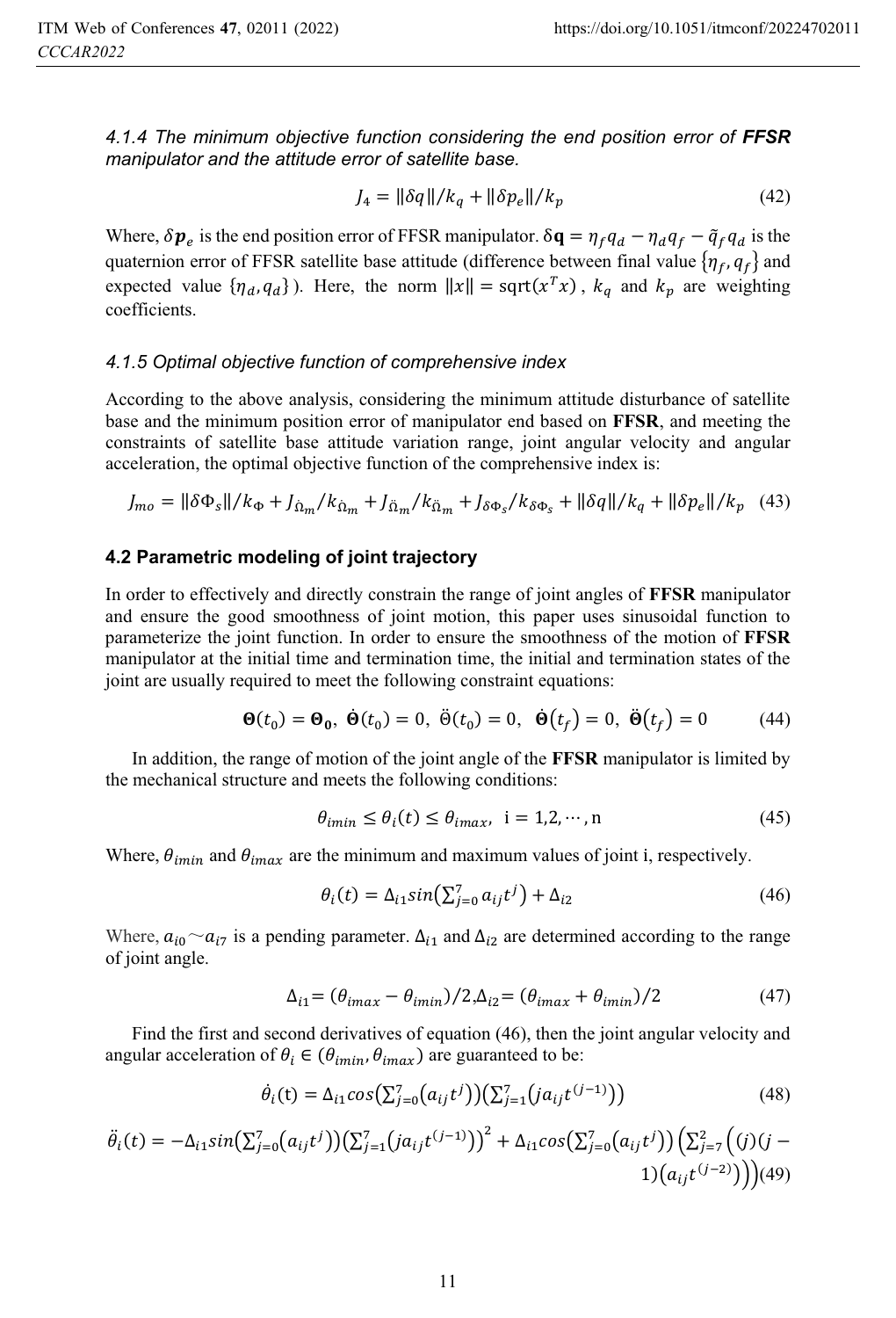The constraint conditions to make the joint angle and base attitude of **FFSR** manipulator reach the desired value at the same time are:

$$
\mathbf{\Theta}(t_f) = \mathbf{\Theta}_d \tag{50}
$$

Substituting equations (44) and (50) into equations (46) to (49) can obtain:

$$
a_{i0} = \arcsin[(\theta_{i0} - \Delta_{i2})/\Delta_{i1}], a_{i1} = a_{i2} = 0
$$
\n(51)

$$
a_{i3} = 10\left(\arcsin((q_{id} - \Delta_{i2})/\Delta_{i1}) - \arcsin((q_{is} - \Delta_{i2})/\Delta_{i1})\right) / t_f^3 - 3a_{i7}t_f^4 - a_{i6}t_f^3 \tag{52}
$$

$$
a_{i4} = 15\left(\arcsin((q_{id} - \Delta_{i2})/\Delta_{i1}) - \arcsin((q_{is} - \Delta_{i2})/\Delta_{i1})\right)/t_f^4 + 8a_{i7}t_f^3 + 3a_{i6}t_f^3(53)
$$

$$
a_{i5} = 6\left(\arcsin((q_{id} - \Delta_{i2})/\Delta_{i1}) - \arcsin((q_{is} - \Delta_{i2})/\Delta_{i1})\right) / t_f^5 - 6a_{i7}t_f^2 - 3a_{i6}t_f \tag{54}
$$

Where,  $\theta_{id}$  is the desired angle of the **FFSR** manipulator joint i. From equations (51) ~ (54), it can be seen that after the joint angle function of **FFSR** manipulator is parameterized, each joint function contains only two unknown parameters  $a_{i6}$  and  $a_{i7}$ . Therefore, for the **FFSR** manipulator with n joints, if the unknown parameter matrix  $a \in \mathbb{R}^{2 \times n}$  is determined, the joint trajectory of the **FFSR** manipulator can be uniquely determined, where the matrix a is:

$$
\mathbf{a} = \begin{bmatrix} a_{16} & a_{26} & \cdots & a_{n6} \\ a_{17} & a_{27} & \cdots & a_{n7} \end{bmatrix}
$$
 (55)

Therefore, the optimal trajectory planning problem of **FFSR** manipulator studied in this paper can be transformed into: by solving the unknown parameter matrix **a** defined in equation (55), the optimal objective function  $J_{m\rho}$  of the comprehensive index described in equation (43) can be minimized.

#### **4.3 Establish the mathematical model of FFSR optimal trajectory planning**

The design idea of optimal trajectory planning of **FFSR** manipulator based on **QPSO** is described as follows. For **FFSR** manipulator with  $n$  joints, it is necessary to plan  $n$  joint angle trajectories at the same time. Each joint angle trajectory is uniquely determined by a set of  $(\alpha_{id}, \beta_{id})$  through parameterized sinusoidal function. The essence of optimization of joint space trajectory planning of FFSR manipulator is to find the optimal ( $\alpha \in \beta$ ) combination. Therefore, the position  $x_i$  of the particle can be represented by the

corresponding 
$$
(\alpha_i, \beta_i)
$$
 combination, that is,  $\mathbf{x}_i = \begin{bmatrix} a_{i1} & a_{i2} & \cdots & a_{in} \\ \beta_{i1} & \beta_{i2} & \cdots & \beta_{in} \end{bmatrix}^T$ , and its

search flow chart is shown in Fig. 2.

Let the number of particles be n, the number of iterations be K, and the maximum number of iterations be N<sub>max</sub>, the main steps of **QPSO** algorithm are described as follows.

Step 1 First, the initial position  $X_i(0) = a^i = \begin{bmatrix} a_{16}^i & a_{26}^i & \cdots & a_{16}^i \\ a_{26}^i & a_{26}^i & \cdots & a_{16}^i \end{bmatrix}$  $\begin{bmatrix} a_{16} & a_{26} & \cdots & a_{n6} \\ a_{17}^i & a_{27}^i & \cdots & a_{n7}^i \end{bmatrix} \epsilon R^{2 \times n}$  (**i** =  $1,2,\dots, N$  of N particles is initialized randomly. Make the current best position of each particle  $P_1(0) = X_1(0)$ . The global best position is  $P_g(0) = \max\{X_0(0), X_1(0), \dots, X_N(0)\}.$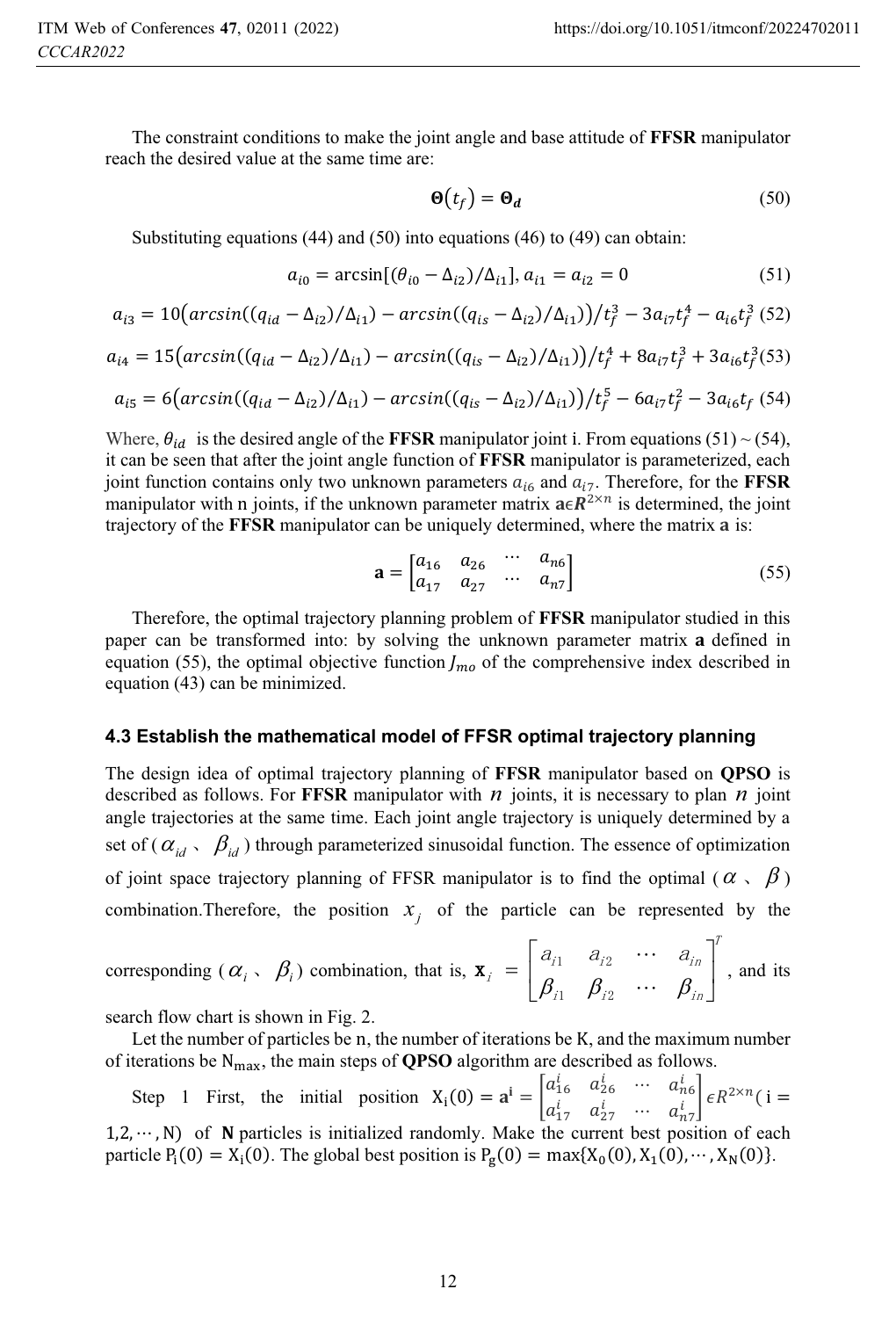Step 2 According to equations (46), (48) and (49), the trajectory interpolation functions such as joint angle  $\theta_i(t)$ , joint angular velocity  $\dot{\theta}_i(t)$  and joint angular acceleration  $\ddot{\theta}_i(t)$  of FFSR manipulator are calculated.



**Fig. 2.** Trajectory planning flow chart of **FFSR** manipulator based on **QPSO.**

Step 3 Calculate the fitness function (or objective function)  $F_i(k)$  of each particle by formula (43):  $F_i(k)$ :  $F_i(k) = J_{mo}(a^i(k))$ , i = 1,2, ···, N.

Step 4 Calculate the new local optimal position  $P_i(t + 1)$  of each particle:  $P_i(t + 1)$  =  $(P_i(t), J_{mo}(P_i(t))) \leq J_{mo}(X_i(t + 1))$ 

 $X_i(t), J_{mo}(P_i(t)) > J_{mo}(X_i(t+1))$ 

Step 5 Update the global optimal location:  $P_g(t+1) = max{P_1(t+1), P_2(t+1)}$  $1), \cdots, P_N(t+1) \}$ .

Step 6 Calculate mbest $(t + 1)$ :

$$
\text{mbest}(t+1) = \sum_{i=1}^{M} P_i(t)/M = [\sum_{i=1}^{M} P_{i1}(t)/M, \sum_{i=1}^{M} P_{i2}(t)/M, \cdots, \sum_{i=1}^{M} P_{iD}(t)/M].
$$

Step 7 Calculate random points for each particle  $PP_i(t + 1)$ :

$$
PP_i(t + 1) = J_{mo}(P_i(t + 1))P_i(t) + [1 - J_{mo}(P_i(t + 1))]P_g(t).
$$

Step 8 Update the new position of each particle  $X_i(t + 1)$ :

$$
X_i(t + 1) = PP_i(t + 1) + rand(t + 1) \times a(t + 1) \times |mbest(t + 1) - X_i(t)|ln[1/u_i(t + 1)].
$$

 $a(t)$  is the contraction expansion coefficient of **QPSO**. rand  $(t + 1)$  takes - 1 and 1 respectively with a certain probability.

Step 9 If the optimization end conditions are not met, go to step 2 to continue the optimization.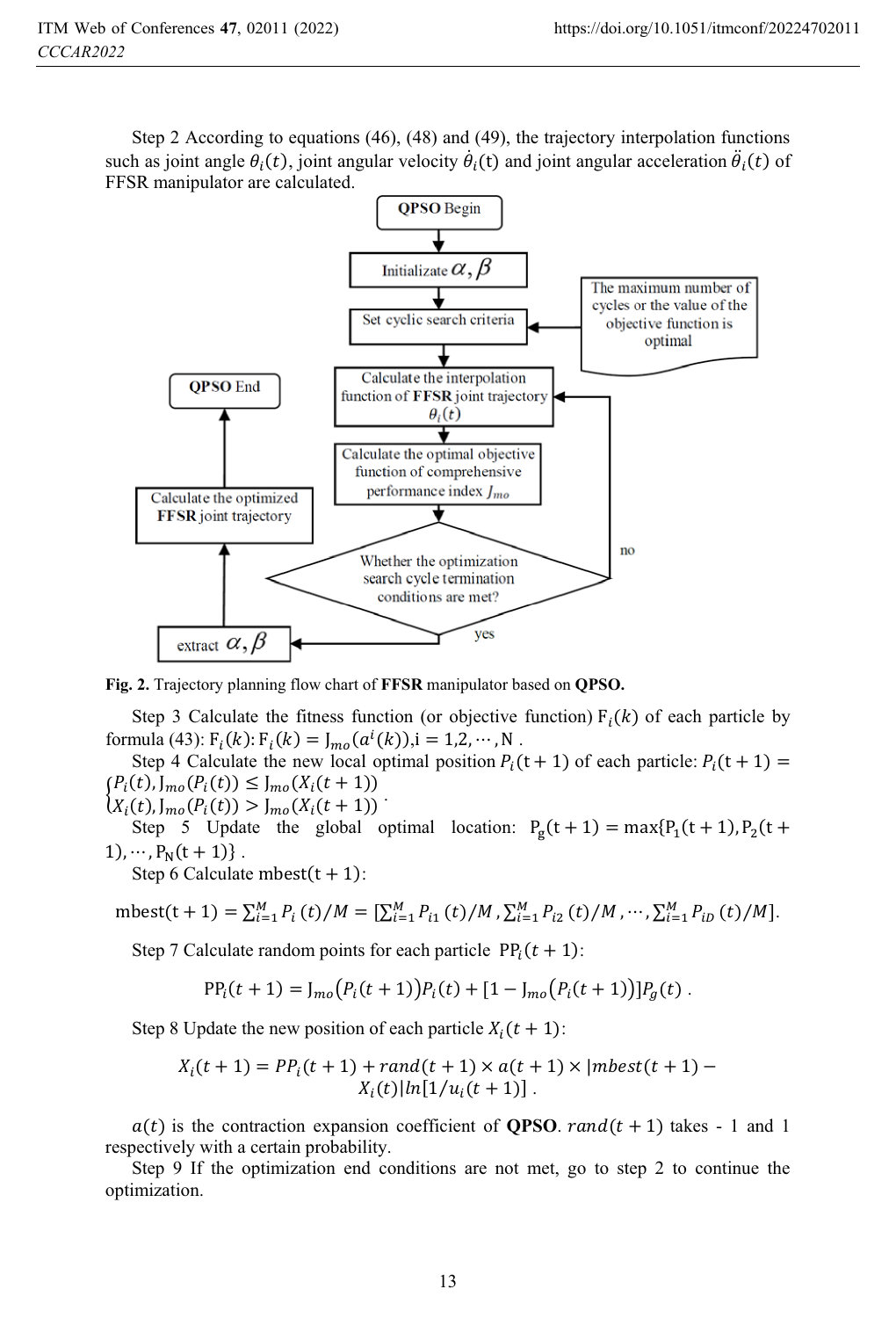# **5 Conclusion**

Firstly, based on the unique intrinsic characteristics of **FFSR** in microgravity environment, a general **FFSR** kinematics model is established by introducing the concepts of generalized velocity, generalized force, generalized mass, generalized kinetic energy and generalized total momentum; Then, the **NCT** dynamic model based on quaternion method is established. Secondly, the joint trajectory parameterization model of **FFSR** manipulator based on sinusoidal function and the objective function of **FFSR** trajectory planning are established. Finally, considering the optimal objective function of the comprehensive index based on the minimum attitude disturbance of the satellite base and the minimum position error of the manipulator end, and meeting the constraints of the satellite base attitude variation range, joint angular velocity and angular acceleration, a **QPSO** algorithm for **FFSR** trajectory planning based on the optimal comprehensive index is proposed

The researches have been sponsored by the following scientific projects: Shenzhen basic research<br>project (JCYJ20180307124010740), school level science and technology project project (JCYJ20180307124010740), school level science and technology project (SZIIT2020KJ016,LHPY-2020007ˈLHPY-2020008), the seventh batch of school level education and teaching reform research and practice projects (10600-20-010201-06011).

## **References**

- 1. Huang P,Wang D,MengZ,et al. Impact Dynamic Modeling and Adaptive Target Capturing Control for Tethered Space Robots with Uncertainties[J].IEEE/ASME Transactionson Mechatronics, 2016, 21(5): 2260-2271.
- 2. Ma G,Jiang Z, Li H, et al. Hand-eye Servo and Impedance Control for Manipulator Arm to Capture Target Satellite Safely[J]. Robotica, 2015, 33(4): 848-864.
- 3. Zhang L, Jia Q, Chen G, et al. Pre-impact Trajectory Planning for Minimizing Base Attitude Disturbance in Space Manipulator Systems for a Capture Task[J]. Chinese Journal of Aeronautics, 2015, 28(4): 1199-1208.
- 4. Dong G, Zhu Z H. Predictive Visual Servo Kinematic Control for Autonomous Robotic Capture of Non-cooperativeSpace Target[J]. ActaAstronautica, 2018.
- 5. Aghili, F. Coordination Control of a Free-flying Manipulator and its Base Attitude to Capture and Detumble a Non-cooperativeSatellite.Proceedings of the IEEE/RSJ International Conference on Intelligent Robots and Systems, 2009: 2365 – 2372.
- 6. S. Dubowsky, M.A. Torres, Path Planning for Space Manipulator to Minimize Spacecraft Attitude Disturbances. IEEE Int. C. on Robotics and Autom., Sacramento CA, 1991, pp.2522–2528.
- 7. E Papadopoulos, S. Dubowsky . Coordinated Manipulator / Spacecraft Motion Control for Space Robotic System s. IEEE Proc Robotics Automat April 1991:1696-1701.
- 8. N. Inaba and M. Oda. Autonomous Satellite Capture by a Space Robot:World First onorbit Experiment on a Japanese Robot Satellite ETS-VII. Proc. IEEE Int. Conf. Robot. Autom., 2000:1169 - 1174.
- 9. M. D. Lichter and S.Dubowsky. State, Shape, and Parameter Estimation of Space Object from Range Images. Proc. IEEE Int. Conf. Robot. Autom., Apr. 2004: 2974 - 2979.
- 10. Z. Ma, O. Ma, and B. Shashikanth. Optimal Approach to and Alignment with a Rotating Rigid Body for Capture<sup>[J]</sup>. J. Astron. Sci., 2007, 55(4):  $407 - 419$ .